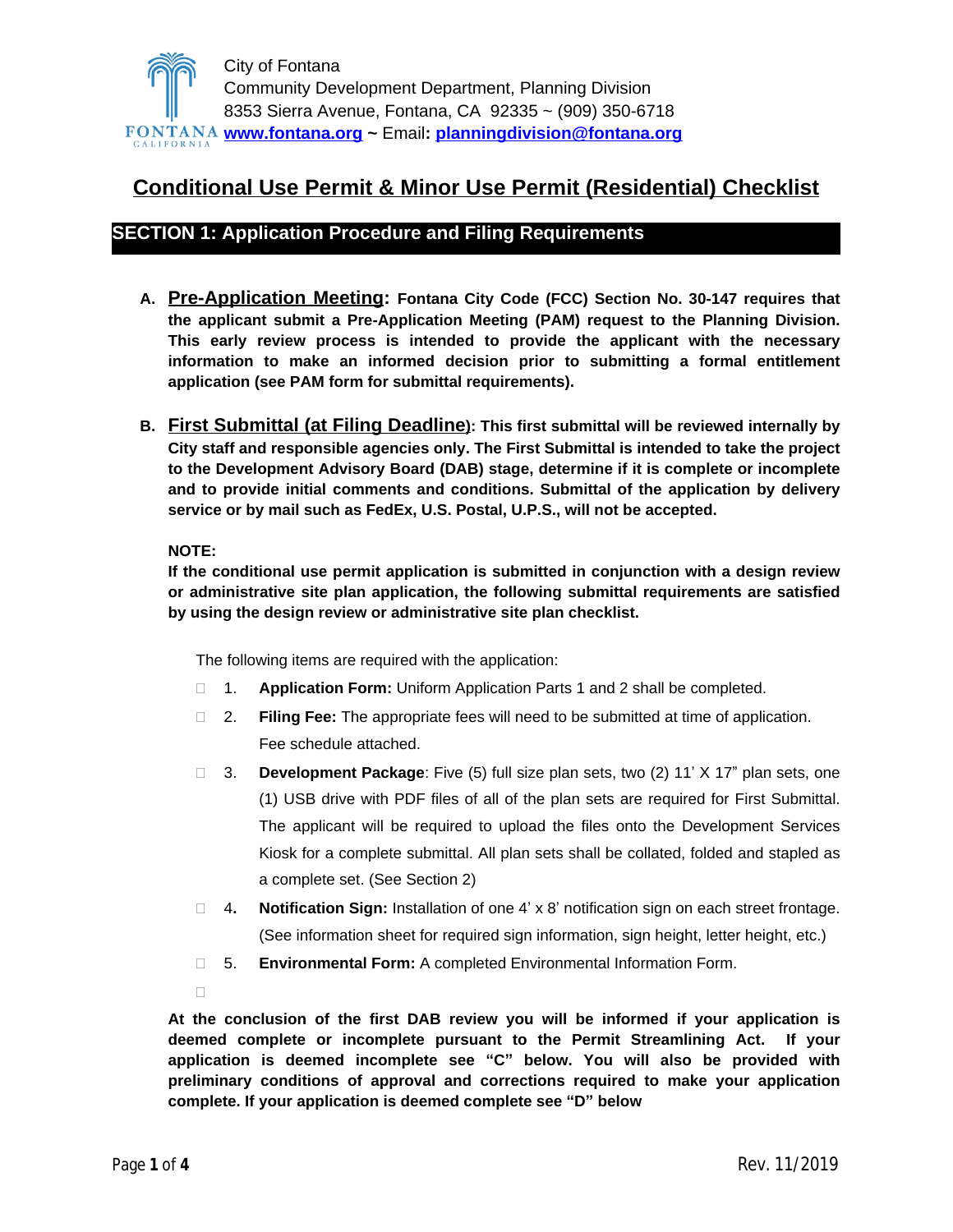- **C. Second Submittal: If the application is determined to be incomplete, staff will notify the project applicant to submit the following required items. The applicant will be given a date to appear before the DAB when the project is resubmitted at the front counter. These required items shall incorporate all the comments from the first DAB meeting.**
	- $\Box$  1. Number of revised plan sets to be determined by the Project Planner.
	- $\Box$  2. The applicant shall be required to pay any applicable Fish and Game fees. The project planner will confirm which fees apply to this project. All checks are to be made payable to the Clerk of the Board and submitted to the Planning Division.
	- 3. **Mailing List:** The mailing list will include all property owners within the project area and surrounding area within 660 ft. for Conditional Use Permit. The mailing list shall contain the following:
		- $\Box$  1" x 2  $\frac{3}{4}$ " Self-adhesive address labels (Two sets) with the following information:
			- □ Names, Addresses and assessor's parcel numbers (Note: the mailing list information shall be obtained from the latest San Bernardino County Equalized Assessment Rolls. Planning Division shall not accept an ownership list which bears a date MORE THAN 90 DAYS PRIOR to the date of the FIRST PUBLIC HEARING OR ADMINISTRATIVE APPROVAL).
		- $\Box$  Assessor's maps showing the subject site and all properties within 660 ft. of the exterior boundaries of the project site. The Assessor's pages shall be (11" x 17") with the appropriate radius clearly drawn in red ink or pencil.
		- □ One pre-stamped business size envelope prepared for mailing for each name on the mailing list with the City's return address as shown below.

| City of Fontana<br>Planning Division<br>8353 Sierra Avenue<br>Fontana, CA 92335 | 000-000-00 (Assessor's Parcel No.)<br>Property Owners name<br>Address<br>Fontana, CA 92335/6 | Forever<br>Stamp |
|---------------------------------------------------------------------------------|----------------------------------------------------------------------------------------------|------------------|
|---------------------------------------------------------------------------------|----------------------------------------------------------------------------------------------|------------------|

- $\Box$  The mailing address on the envelope shall contain the assessor's parcel number and the property owner's name and address as shown above.
- **D. Submittal for Final Action: After completing DAB review, and prior to scheduling for Planning Commission review or Director's Action, the following required items must be submitted:**
	- **I. Items listed under "C" Second Submittal (2) and (3) if not already submitted; and,**
	- **II. Planning Commission (CUP)**
		- $\Box$  1. Ten (10) full size plan sets incorporating all necessary revisions, changes, etc.
		- □ 2. A revised full size set of colored plans.